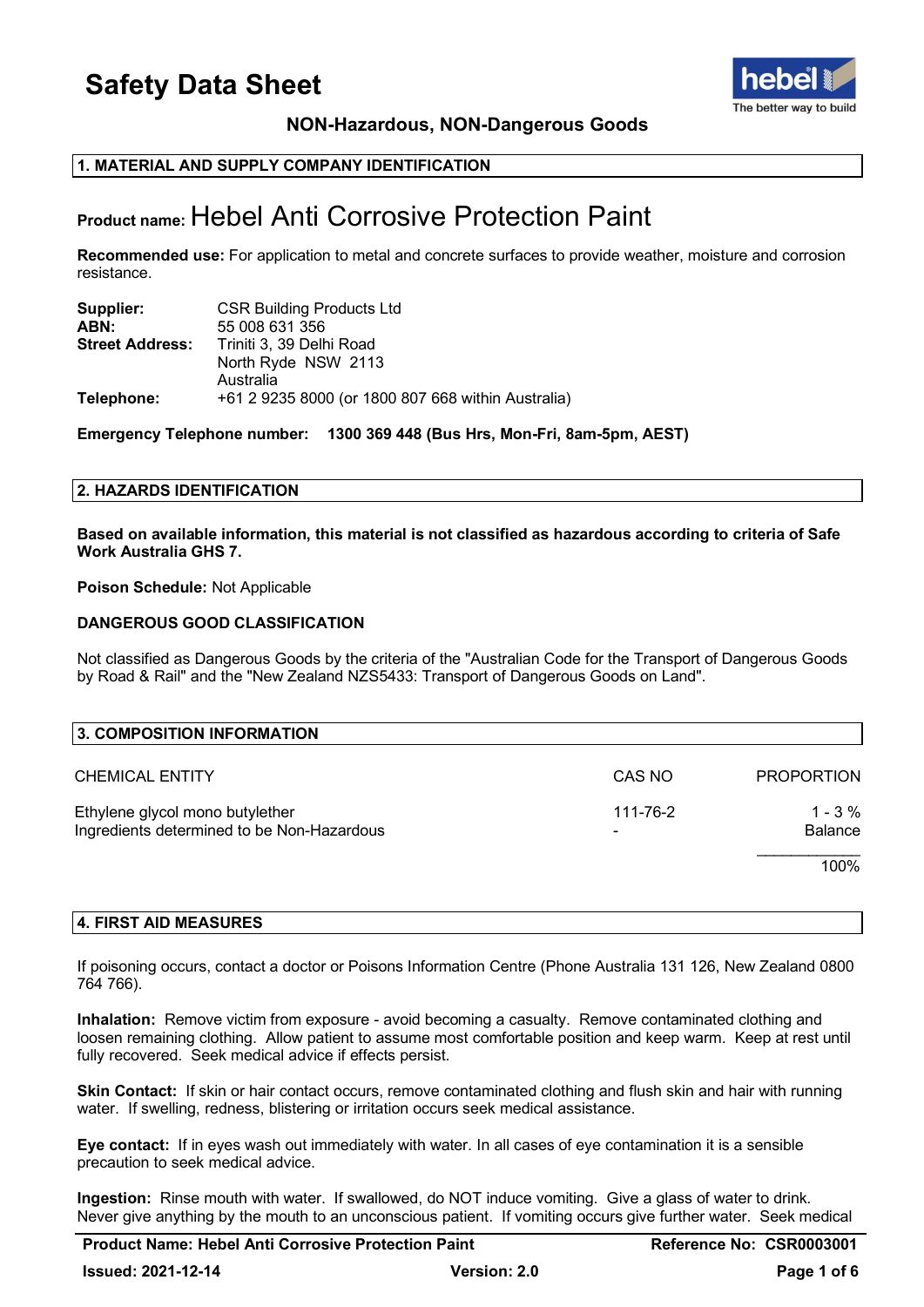

advice.

**PPE for First Aiders:** Wear safety shoes, overalls, gloves, safety glasses. Available information suggests that gloves made from nitrile rubber should be suitable for intermittent contact. However, due to variations in glove construction and local conditions, the user should make a final assessment. Always wash hands before smoking, eating, drinking or using the toilet. Wash contaminated clothing and other protective equipment before storing or re-using.

**Notes to physician:** Treat symptomatically.

## **5. FIRE FIGHTING MEASURES**

**Hazchem Code:** Not applicable.

**Suitable extinguishing media:** If material is involved in a fire use water fog (or if unavailable fine water spray), alcohol resistant foam, standard foam, dry agent (carbon dioxide, dry chemical powder).

**Specific hazards:** Non-combustible material.

**Fire fighting further advice:** Not combustible, however following evaporation of aqueous component residual material can burn if ignited.

## **6. ACCIDENTAL RELEASE MEASURES**

### **SMALL SPILLS**

Wear protective equipment to prevent skin and eye contamination. Avoid inhalation of vapours or dust. Wipe up with absorbent (clean rag or paper towels). Collect and seal in properly labelled containers or drums for disposal.

#### **LARGE SPILLS**

Clear area of all unprotected personnel. Slippery when spilt. Avoid accidents, clean up immediately. Wear protective equipment to prevent skin and eye contamination and the inhalation of vapours. Work up wind or increase ventilation. Contain - prevent run off into drains and waterways. Use absorbent (soil, sand or other inert material). Collect and seal in properly labelled containers or drums for disposal. If contamination of crops, sewers or waterways has occurred advise local emergency services.

## **Dangerous Goods - Initial Emergency Response Guide No:** Not applicable

#### **7. HANDLING AND STORAGE**

**Handling:** Avoid eye contact and repeated or prolonged skin contact. Avoid inhalation of vapour, mist or aerosols.

**Storage:** Store in a cool, dry, well-ventilated place and out of direct sunlight. Store away from foodstuffs. Store away from incompatible materials described in Section 10. Store away from sources of heat and/or ignition. Keep container standing upright. Keep containers closed when not in use - check regularly for leaks.

## **8. EXPOSURE CONTROLS / PERSONAL PROTECTION**

#### **National occupational exposure limits:**

|                                                            | TWA                 |       | <b>STEL</b> |       | <b>NOTICES</b>           |  |
|------------------------------------------------------------|---------------------|-------|-------------|-------|--------------------------|--|
|                                                            | ppm                 | mq/m3 | ppm         | mg/m3 |                          |  |
| 2-Butoxyethanol                                            | 20                  | 96.9  | 50          | 242   | Sk                       |  |
| As published by Safe Work Australia.                       |                     |       |             |       |                          |  |
| <b>Product Name: Hebel Anti Corrosive Protection Paint</b> |                     |       |             |       | Reference No: CSR0003001 |  |
| <b>Issued: 2021-12-14</b>                                  | <b>Version: 2.0</b> |       |             |       | Page 2 of 6              |  |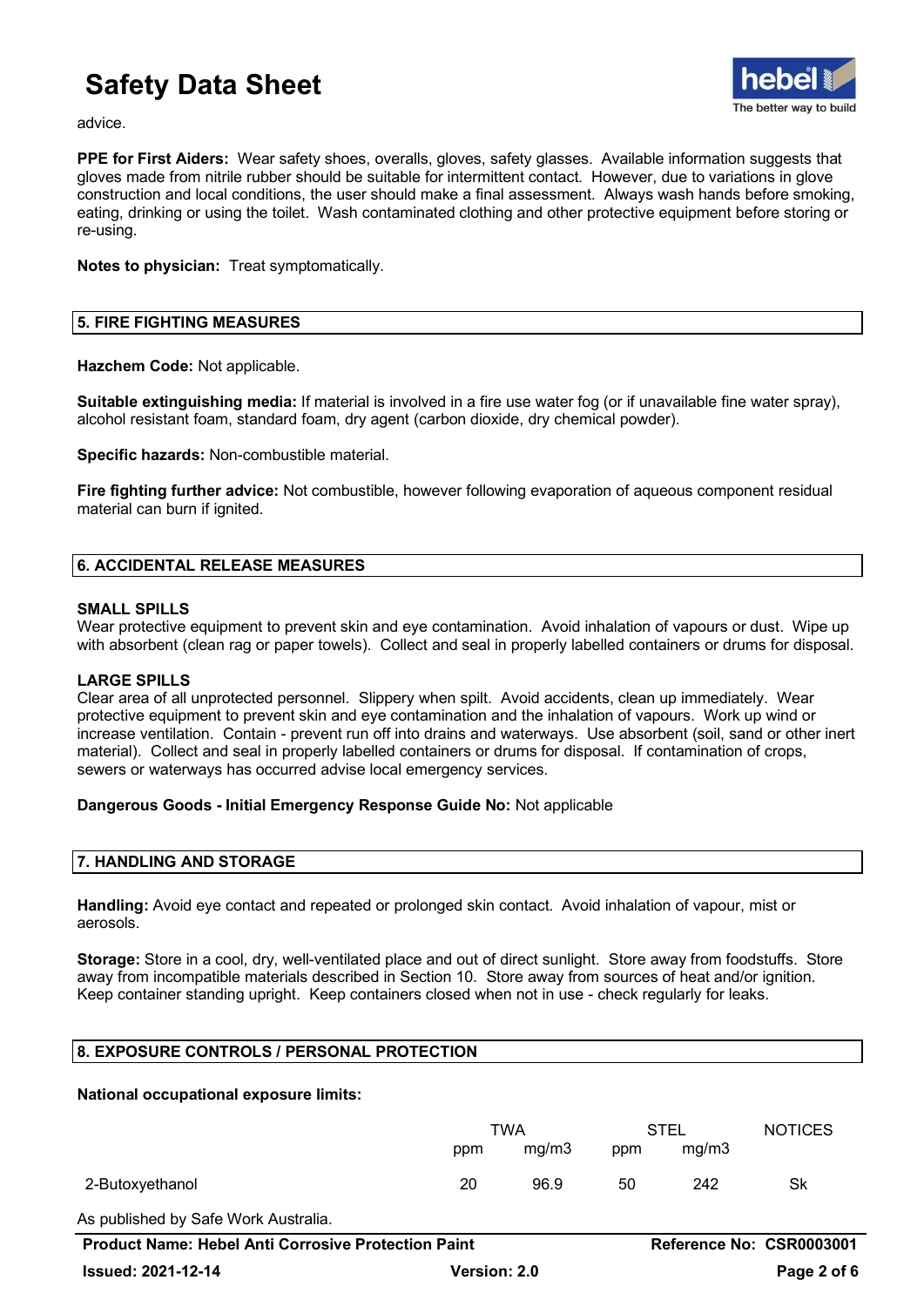

TWA - The time-weighted average airborne concentration over an eight-hour working day, for a five-day working week over an entire working life.

STEL (Short Term Exposure Limit) - the average airborne concentration over a 15 minute period which should not be exceeded at any time during a normal eight-hour workday.

'Sk' Notice - absorption through the skin may be a significant source of exposure. The exposure standard is invalidated if such contact should occur.

These Exposure Standards are guides to be used in the control of occupational health hazards. All atmospheric contamination should be kept to as low a level as is workable. These exposure standards should not be used as fine dividing lines between safe and dangerous concentrations of chemicals. They are not a measure of relative toxicity.

If the directions for use on the product label are followed, exposure of individuals using the product should not exceed the above standard. The standard was created for workers who are routinely, potentially exposed during product manufacture.

**Biological Limit Values:** As per the "National Model Regulations for the Control of Workplace Hazardous Substances (Safe Work Australia)" the ingredients in this material do not have a Biological Limit Allocated.

**Engineering Measures:** Ensure ventilation is adequate to maintain air concentrations below Exposure Standards. Use only in well ventilated areas. Use with local exhaust ventilation or while wearing appropriate respirator.

**Personal Protection Equipment:** SAFETY SHOES, OVERALLS, GLOVES, SAFETY GLASSES.

Personal protective equipment (PPE) must be suitable for the nature of the work and any hazard associated with the work as identified by the risk assessment conducted.

Wear safety shoes, overalls, gloves, safety glasses. Available information suggests that gloves made from nitrile rubber should be suitable for intermittent contact. However, due to variations in glove construction and local conditions, the user should make a final assessment. Always wash hands before smoking, eating, drinking or using the toilet. Wash contaminated clothing and other protective equipment before storing or re-using.

**Hygiene measures:** Keep away from food, drink and animal feeding stuffs. When using do not eat, drink or smoke. Wash hands prior to eating, drinking or smoking. Avoid contact with clothing. Avoid eye contact and repeated or prolonged skin contact. Avoid inhalation of vapour, mist or aerosols. Ensure that eyewash stations and safety showers are close to the workstation location.

## **9. PHYSICAL AND CHEMICAL PROPERTIES**

| Form:   | Liquid       |
|---------|--------------|
| Colour: | <b>Black</b> |
| Odour:  | Ammoniacal   |

**Solubility:**<br> **Density:**<br> **Density:**<br> **Partially miscible in water**<br> **Density:**<br> **Partially miscible in water Relative Vapour Density (air=1):** N Av **Vapour Pressure (20 °C):** N Av **Flash Point (°C):** >100 **Flammability Limits (%):** N Av **N** Av **Autoignition Temperature** (°C): **Autoignition Temperature (°C):** N Av **N Av Autoignition Temperature (°C)**: N Av **Melting Point/Range (°C): Boiling Point/Range (°C):** N Av<br> **pH:** 10 **pH:** 10 **Viscosity:** 7000 mPa.s @ 20°C

1.24 g/cm<sup>3</sup> @ 20°C

(Typical values only - consult specification sheet)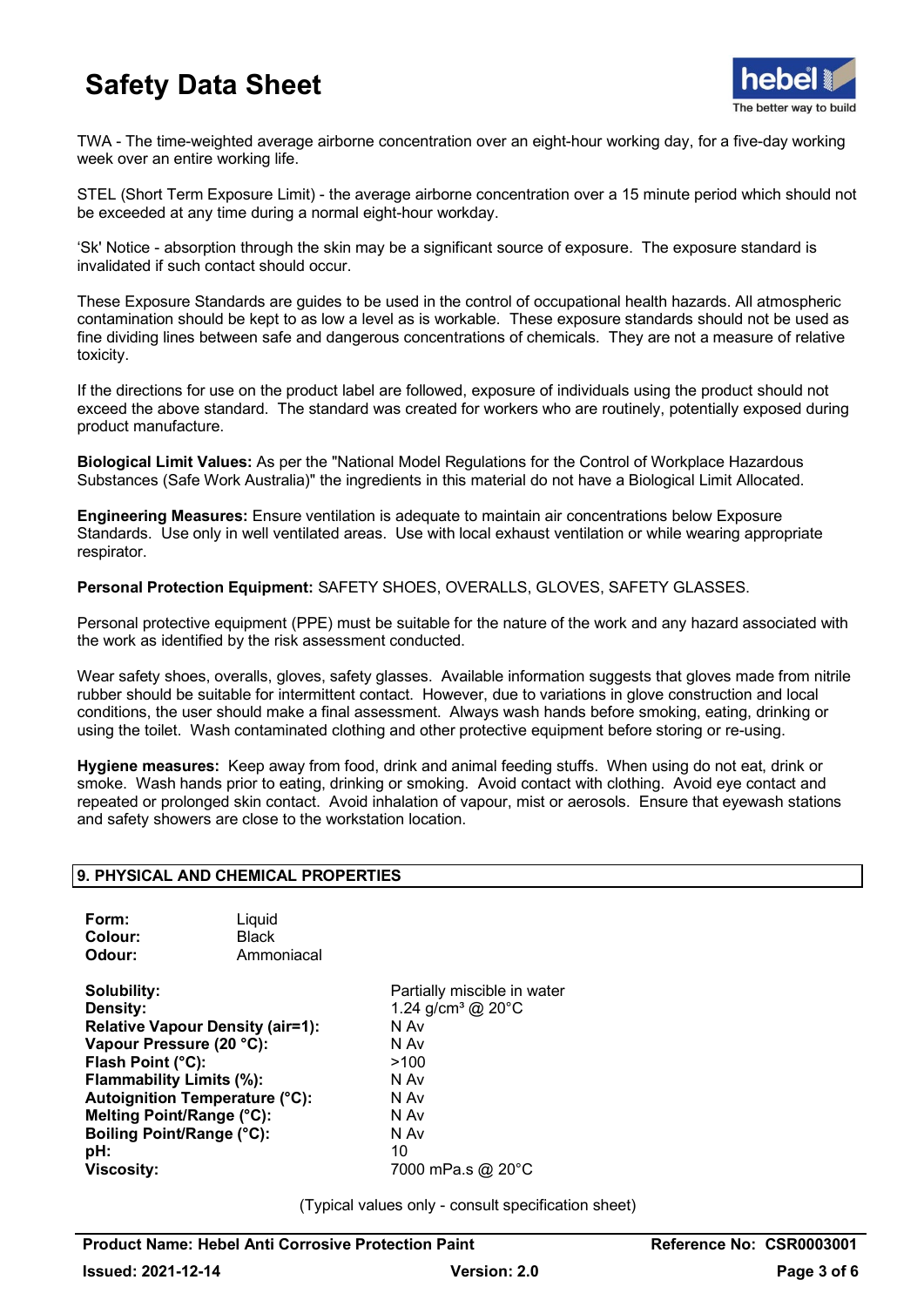

N Av = Not available, N App = Not applicable

## **10. STABILITY AND REACTIVITY**

**Chemical stability:** This material is thermally stable when stored and used as directed.

**Conditions to avoid:** Elevated temperatures and sources of ignition.

**Incompatible materials:** Oxidising agents.

**Hazardous decomposition products:** Oxides of carbon and nitrogen, smoke and other toxic fumes.

**Hazardous reactions:** No known hazardous reactions.

#### **11. TOXICOLOGICAL INFORMATION**

No adverse health effects expected if the product is handled in accordance with this Safety Data Sheet and the product label. Symptoms or effects that may arise if the product is mishandled and overexposure occurs are:

#### **Acute Effects**

**Inhalation:** Material may be an irritant to mucous membranes and respiratory tract.

**Skin contact:** Contact with skin may result in irritation.

**Ingestion:** Swallowing can result in nausea, vomiting and irritation of the gastrointestinal tract.

**Eye contact:** May be an eye irritant.

#### **Acute toxicity**

**Inhalation:** This material has been classified as not hazardous for acute inhalation exposure. Acute toxicity estimate (based on ingredients):  $LC_{50}$  > 20.0 mg/L for vapours or  $LC_{50}$  > 5.0 mg/L for dust and mist.

**Skin contact:** This material has been classified as not hazardous for acute dermal exposure. Acute toxicity estimate (based on ingredients):  $LD_{50}$  > 2,000 mg/Kg bw

**Ingestion:** This material has been classified as not hazardous for acute ingestion exposure. Acute toxicity estimate (based on ingredients):  $LD_{50}$  > 2,000 mg/Kg bw

**Corrosion/Irritancy:** Eye: this material has been classified as not corrosive or irritating to eyes. Skin: this material has been classified as not corrosive or irritating to skin.

**Sensitisation:** Inhalation: this material has been classified as not a respiratory sensitiser. Skin: this material has been classified as not a skin sensitiser.

**Aspiration hazard:** This material has been classified as not an aspiration hazard.

**Specific target organ toxicity (single exposure):** This material has been classified as not a specific hazard to target organs by a single exposure.

#### **Chronic Toxicity**

**Mutagenicity:** This material has been classified as not a mutagen.

**Carcinogenicity:** This material has been classified as not a carcinogen.

**Reproductive toxicity (including via lactation):** This material has been classified as not a reproductive toxicant.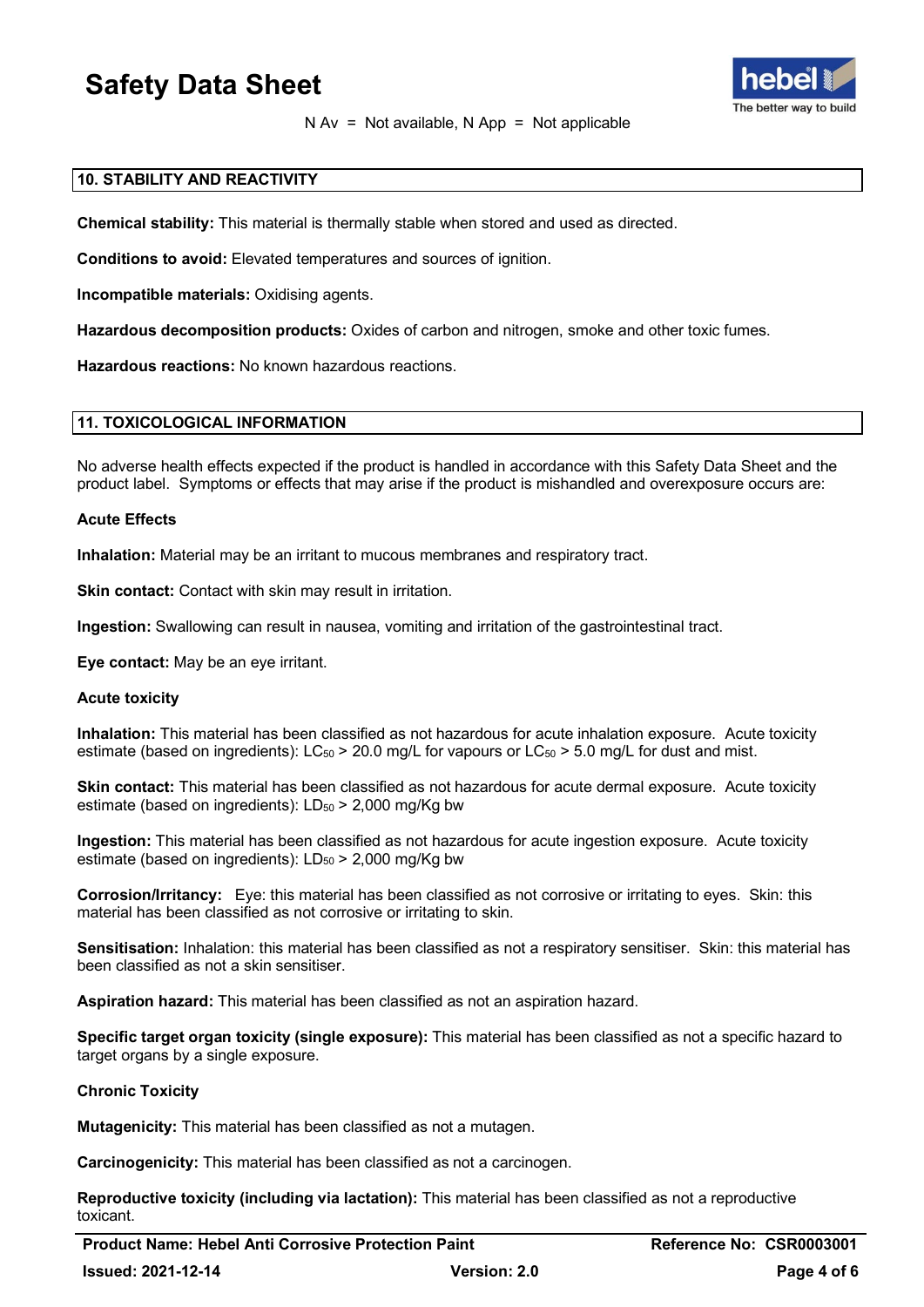

**Specific target organ toxicity (repeat exposure):** This material has been classified as not a specific hazard to target organs by repeat exposure.

## **12. ECOLOGICAL INFORMATION**

Avoid contaminating waterways.

**Acute aquatic hazard:** This material has been classified as not hazardous for acute aquatic exposure. Acute toxicity estimate (based on ingredients): > 100 mg/L

**Long-term aquatic hazard:** This material has been classified as not hazardous for chronic aquatic exposure. Non-rapidly or rapidly degradable substance for which there are adequate chronic toxicity data available OR in the absence of chronic toxicity data, Acute toxicity estimate (based on ingredients): >100 mg/L, where the substance is not rapidly degradable and/or BCF  $\leq$  500 and/or log  $K_{\text{ow}}$   $\leq$  4.

**Ecotoxicity:** No information available.

**Persistence and degradability:** No information available.

**Bioaccumulative potential:** No information available.

**Mobility:** No information available.

### **13. DISPOSAL CONSIDERATIONS**

Persons conducting disposal, recycling or reclamation activities should ensure that appropriate personal protection equipment is used, see "Section 8. Exposure Controls and Personal Protection" of this SDS.

If possible material and its container should be recycled. If material or container cannot be recycled, dispose in accordance with local, regional, national and international Regulations.

## **14. TRANSPORT INFORMATION**

#### **ROAD AND RAIL TRANSPORT**

Not classified as Dangerous Goods by the criteria of the "Australian Code for the Transport of Dangerous Goods by Road & Rail" and the "New Zealand NZS5433: Transport of Dangerous Goods on Land".

#### **MARINE TRANSPORT**

Not classified as Dangerous Goods by the criteria of the International Maritime Dangerous Goods Code (IMDG Code) for transport by sea.

#### **AIR TRANSPORT**

Not classified as Dangerous Goods by the criteria of the International Air Transport Association (IATA) Dangerous Goods Regulations for transport by air.

## **15. REGULATORY INFORMATION**

## **This material is not subject to the following international agreements:**

Montreal Protocol (Ozone depleting substances) The Stockholm Convention (Persistent Organic Pollutants) The Rotterdam Convention (Prior Informed Consent) Basel Convention (Hazardous Waste) International Convention for the Prevention of Pollution from Ships (MARPOL)

## **This material/constituent(s) is covered by the following requirements:**